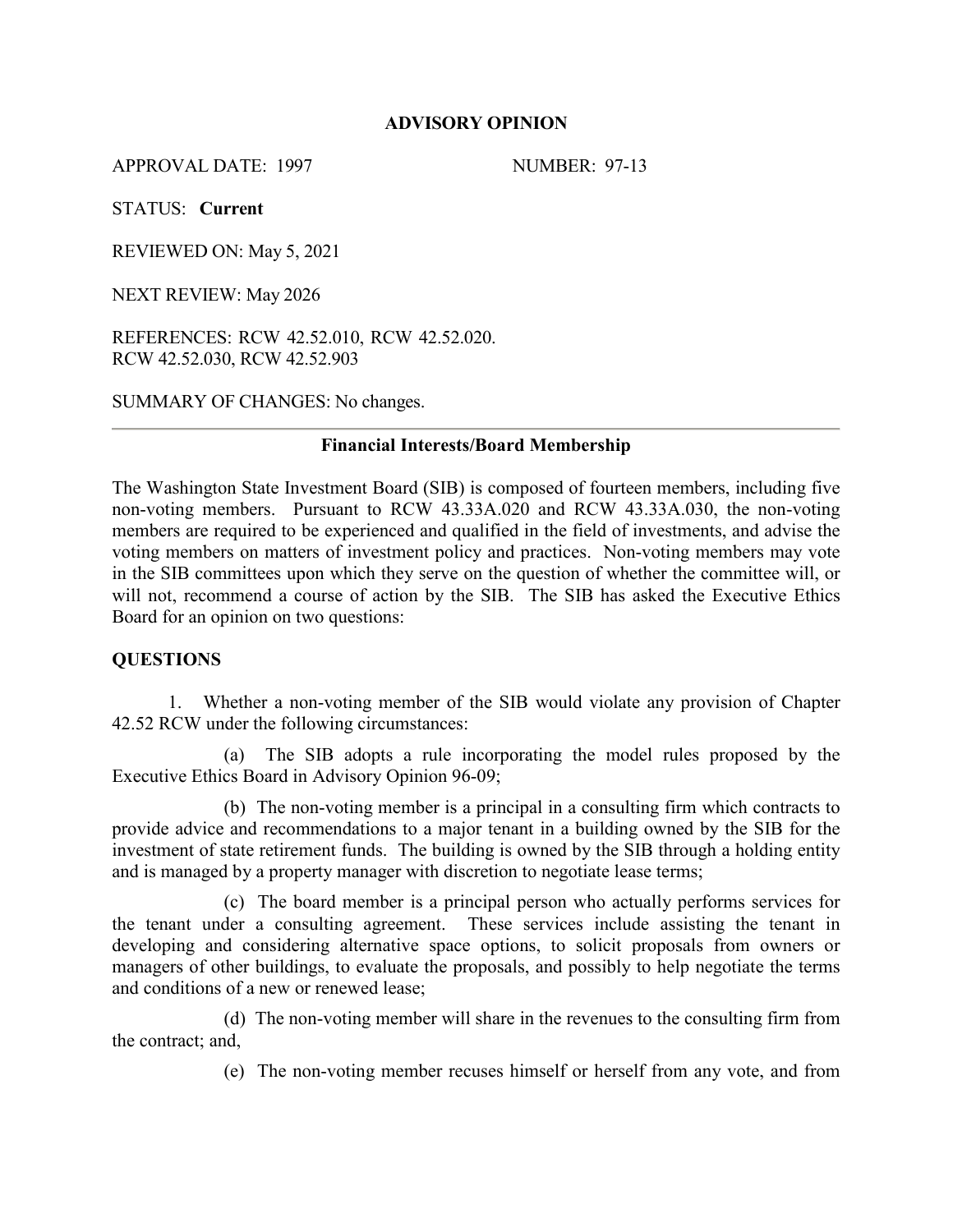any discussion, about or directly relating to the subject building, and does not attempt to influence any other Board member upon any such vote.

2. Would the Executive Ethics Board's opinion be different if the non-voting board member:

(a) is either a principal in or employee of, and active participant in planning or negotiating for, the tenant instead of a consultant to the tenant, or;

(b) is the principal of the tenant, but does not participate in the planning or negotiating for office space?

# **ANSWER**

RCW 42.52.903 provides that no provision in RCW 42.52 shall prevent persons from serving on state boards and commissions. However, if these persons are appointed to state boards and commissions where conflicts of interest are likely to occur, the board or commission could adopt rules to require members to disclose their interests and abstain from voting on certain matters as a means of effectively addressing those ethical prohibitions.

In circumstances where a board or commission has adopted such rules pursuant to Advisory Opinions 96-09 and 96-09A, and its members agree to abide by such rules, a conflict of interest under RCW 42.52.030 or RCW 42.52.040 will not occur. The adoption of rules relating to disclosure and recusal also precludes a violation of RCW 42.52.020 by members of state boards and commissions in those circumstances where members are required or permitted by statute to be appointed by an identified group or interest.

## **ANALYSIS**

RCW 42.52.903 provides that no provision in RCW 42.52 shall prevent persons from serving on state boards and commissions. In Advisory Opinion 96-09, the Board acknowledged that although board and commission members were still required to comply with the ethical prohibitions in the law as a result of their appointment to a public position, state boards and commissions could adopt rules to require members to disclose their interests and abstain from voting on certain matters as a means of effectively addressing those ethical prohibitions. The proposed draft rule submitted by the SIB complies with the Board's advice under Advisory Opinion 96-09.

In evaluating whether a member of the SIB could have a conflict if the member (1) serves as a consultant to the tenant; or, (2) is either a principal of or employee of the tenant; or, (3) is a principal of the tenant, but does not participate in the planning or negotiating of office space, the Board considers that although the board member in this case is a non-voting member of the SIB, he or she would be considered a participant in transactions involving the state through the authority of the SIB. Pursuant to RCW 43.33A.030, non-voting members of the SIB "advise the voting members on matters of investment policy and practices"; however, trusteeship of the funds under the authority of the SIB is vested in its voting members. RCW 42.52.010(13)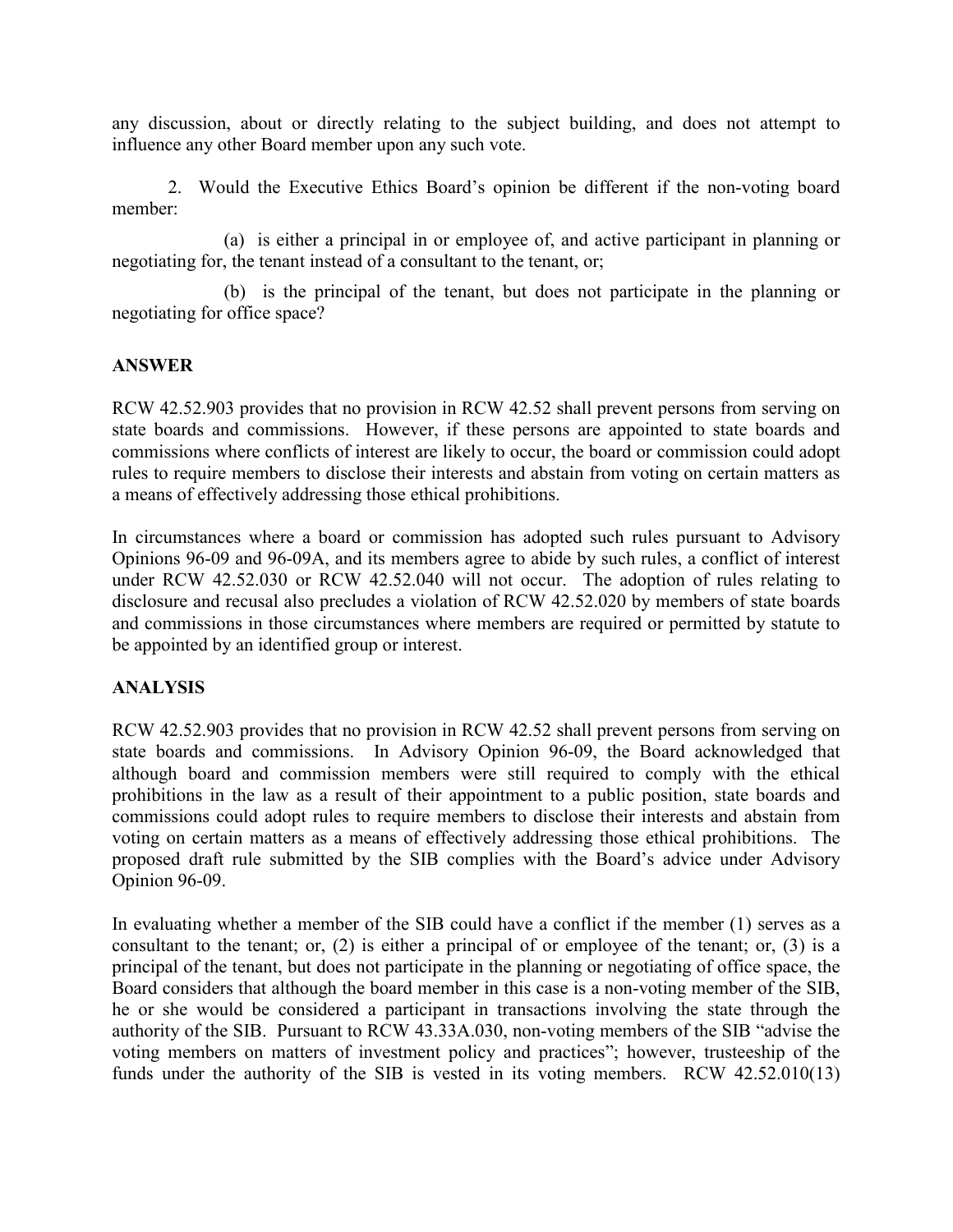provides that:

"Participate" means to participate in state action or a proceeding personally and substantially as a state officer or state employee, through approval, disapproval, decision, recommendation, *the rendering of advice*, or otherwise but does not include preparation, consideration, or enactment of legislation or the performance of legislative duties. [Emphasis added]

The distinction between the official responsibilities of the voting and non-voting members of the SIB under RCW 43.33A.030 is determinative to our interpretation of whether RCW 42.52.030(1) might apply to this case. This subsection provides that:

No state officer or state employee, except as provided in subsections (2) and (3) of this section may be beneficially interested, directly or indirectly, in a contract, sale, lease, purchase or grant that may be made by, through, or is under the supervision of the officer or employee, in whole or in part, or accept, directly or indirectly, any compensation, gratuity, or reward from any other person beneficially interested in the contract, sale, lease, purchase, or grant.

Although non-voting members participate in transactions involving the state through the SIB by rendering advice to voting members, non-voting members do not exercise supervisory responsibility over contracts, sales, leases, or other transactions entered into by the SIB. Supervisory responsibility for these transactions adheres instead to the SIB's voting members.

Pursuant to RCW 42.52.010(16), "responsibility" is defined in conjunction with a transaction involving the state as:

…the direct administrative or operating authority, whether intermediate or final, and either exercisable alone or through subordinates, effectively to approve, disapprove, or otherwise direct state action in respect of such transaction.

The fact that the non-voting member does not exercise supervisory responsibility for the tenant's lease in a building owned by the SIB would preclude a violation of 42.52.030(1).

The Board also considers that the board member will recuse himself or herself in those situations where issues relating to the building may come before the SIB or its staff. While recusal may not sufficiently resolve a conflict of interest in situations where a state officer or state employee exercises supervisory responsibility in a state action, when participation is limited to nonsupervisory participation, recusal is sufficient to preclude conflicts of interest under RCW 42.52.030(2) and (3). Recusal also serves to prevent a violation of RCW 42.52.040 which prohibits state officers and employees from assisting others in transactions involving the state, because the employee has agreed not to participate as a non-voting member of the SIB in any matter relating to the building where he or she has a business relationship with the tenant.

The only other subsection of RCW 42.52 that appears to be relevant to the questions posed in this request is RCW 42.52.020 which provides that: